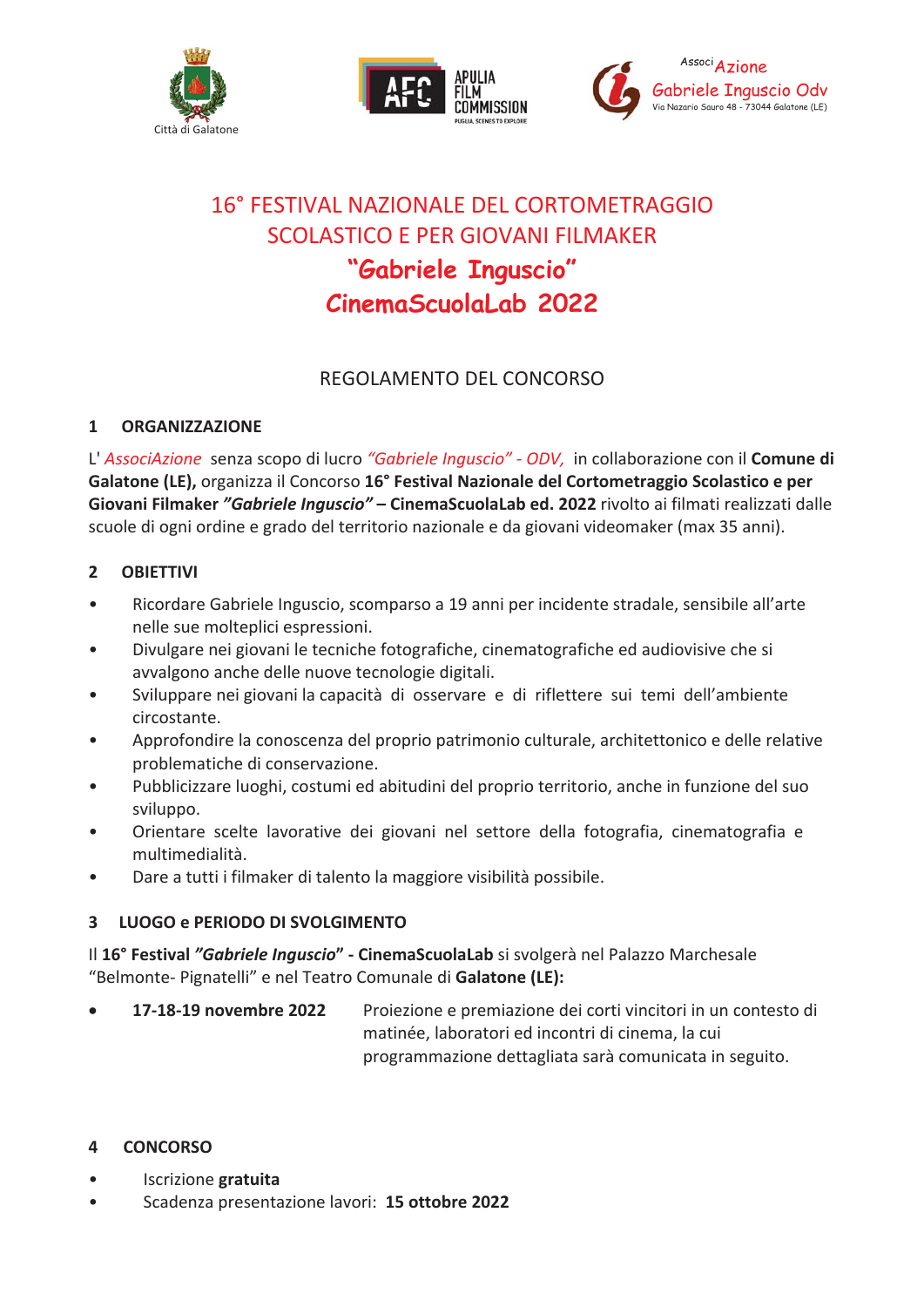- Corti (durata massima di 15 minuti) a tema libero  $\bullet$
- Gli Autori devono presentare i cortometraggi in lingua italiana, o con sottotitoli in italiano,  $\bullet$ esclusivamente nel formato MP4, caricando i file sul nostro servizio streaming che verrà messo a disposizione previo registrazione. Ciascun lavoro deve essere accompagnato dalla sua Scheda di Iscrizione che, dopo il caricamento del filmato, deve essere scaricata, debitamente firmata, scansionata e ricaricata.
- 5 PREMI

|    | 1. Gran Premio "Gabriele Inguscio" edizione 2022                      | € 300,00 |
|----|-----------------------------------------------------------------------|----------|
| 2. | Premio per il miglior cortometraggio scuola primaria                  | targa    |
| 3. | Premio per il miglior cortometraggio scuola secondaria I grado        | targa    |
|    | 4. Premio per il miglior cortometraggio scuola secondaria di II grado | targa    |
| 5. | Premio Città di Galatone                                              | targa    |
| 6. | <b>Premio Apulia Film Commission</b>                                  | targa    |
|    | 7. Premio della critica "E. Caracciolo"                               | targa    |

#### **MODALITA' DI ISCRIZIONE** 6

- $\bullet$ Ogni concorrente potrà partecipare con un massimo di 3 cortometraggi, prodotti dopo il 1<sup>°</sup> gennaio 2020
- $\bullet$ Sono ammessi cortometraggi già presentati o premiati in altri concorsi, ma non nelle precedenti edizioni del concorso FESTIVAL "Gabriele Inguscio".
- Ogni cortometraggio dovrà essere caricato in formato mp4 e non potrà superare la  $\bullet$ dimensione di 400 MB. Nel caso in cui le dimensioni del file dovessero superare i 400 MB, si dovrà utilizzare il servizio WeTransfer, inviando il filmato all'indirizzo dell'Associazione: gabrii83@alice.it. Anche in questo caso, dovrà essere presentata la scheda di iscrizione attraverso il nostro servizio streaming.

In fase di registrazione dovranno essere inseriti i seguenti dati: titolo del corto, cognome e nome del regista, durata ed anno di realizzazione. Si deve aggiungere anche una breve sinossi.

- La scheda d'iscrizione (una per ogni cortometraggio inviato) dovrà essere scaricata, compilata  $\bullet$ con chiarezza in tutte le 2 pagine, firmata, scansionata e ricaricata tramite il servizio streaming, pena l'esclusione dal concorso. Se si tratta di Scuola, la scheda dovrà essere firmata oltre che dal Referente, anche, per presa visione, dal Dirigente Scolastico.
- Il mittente, inviando l'opera, dichiara di essere titolare di tutti i diritti di utilizzazione  $\bullet$ dell'opera stessa, nessuno escluso e che i contenuti della stessa non violano le leggi vigenti e che l'opera non presenta contenuti a carattere diffamatorio. In ogni caso il mittente solleva l'organizzazione da ogni responsabilità per il contenuto del corto proiettato in pubblico.
- I partecipanti al concorso, con l'iscrizione, autorizzano l'AssociAzione senza  $\bullet$ scopo di lucro "Gabriele Inguscio" - ODV organizzatrice del Concorso, ai sensi del Regolamento Europeo EU/2016/679 e successive modifiche ed integrazioni, al trattamento anche informatico dei dati personali e ad utilizzare le informazioni inviate per tutti gli usi connessi al Concorso ed alle manifestazioni collegate.

## **7 SELEZIONI E PREMIAZIONI**

La Giuria, composta da esperti del settore, assegnerà i premi a suo insindacabile giudizio; il  $\bullet$ GRAN PREMIO "Gabriele Inguscio" edizione 2022 al Migliore Cortometraggio in assoluto non